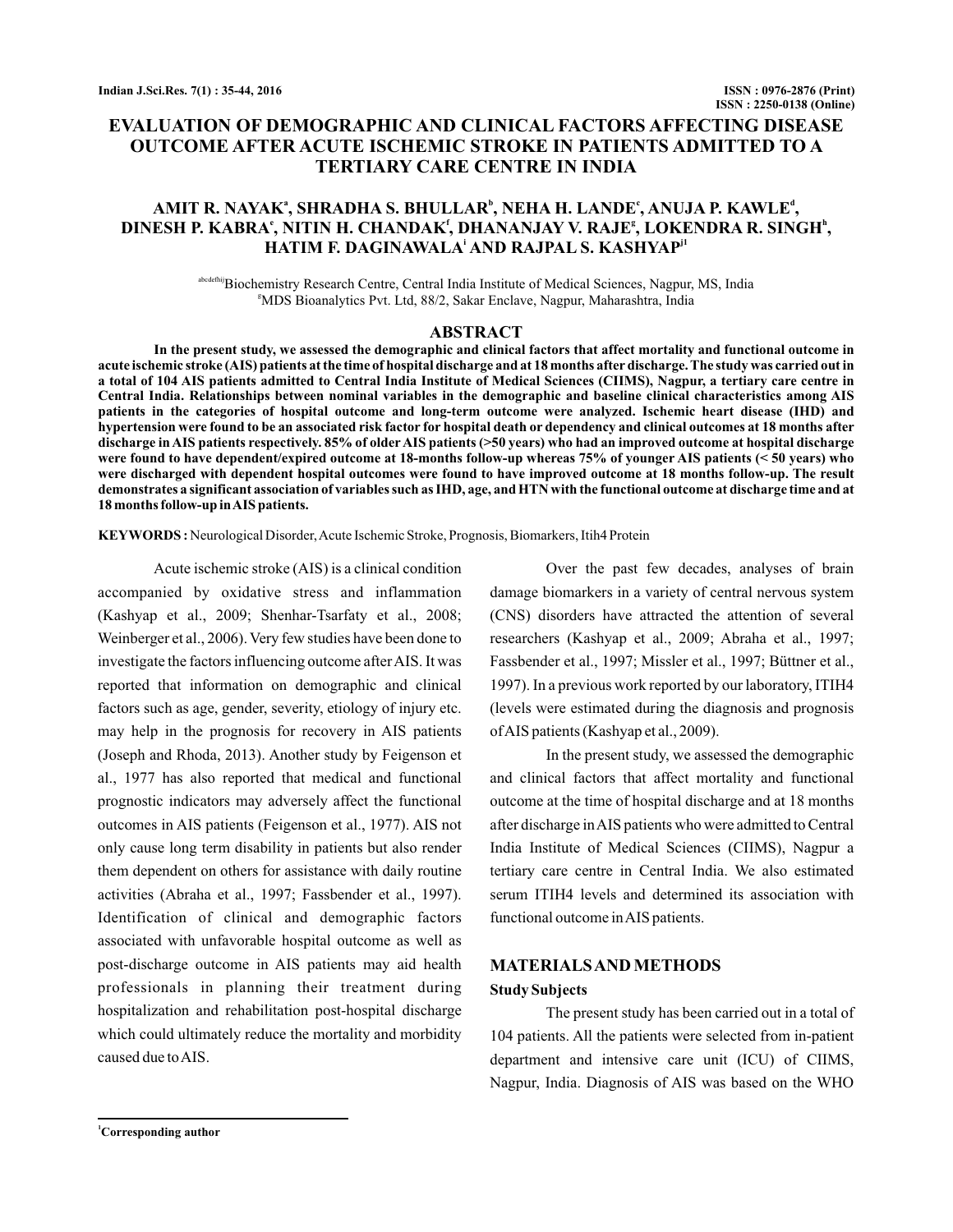definition of stroke such as rapidly developing signs of focal (or global) disturbance of cerebral function lasting >24 hrs (unless interrupted by surgery or death), with no apparent non-vascular cause. In addition, history, neurological examination and computerized tomography (CT) were also recorded. All patients were admitted to the ICU where the ambient temperature was maintained between 20-25°C. The protocol for this study was reviewed and approved by the Institutional Ethics Committee of CIIMS.

A formal consent was taken from each of the participant included in the study and a predesigned proforma based questionnaire was recorded and stored for all AIS patients. Demographic and clinical factors such as age, gender, risk factors and behavioral factors, past history of stroke, severity of stroke and duration of hospital stay for each patient was recorded. Smoking was defined as current use of > 1 cigarette per day. Diabetes mellitus (DM) was defined as receiving oral hypoglycemic agents/insulin treatment. Hypertension (HTN) was recorded based on antihypertensive treatment.

Neurological deficit was assessed using the National Institute of Health Stroke Scale (NIHSS) score at the time of admission. AIS patients were classified into three groups based on NIHSS score; these were minor stroke (NIHSS score 1-6), moderate stroke (NIHSS score 7- 18), and severe stroke (NIHSS score 19-42). Similarly, modified Rankin Scale (mRS) was used for evaluation of outcome inAIS patients at the time of hospital discharge and then at 18 months follow-up after discharge. Out of 104 patients, 18 months follow-ups were obtained for 60 AIS patients.

In addition, the AIS patients were also categorized into following three groups based on their hospital outcome and follow-up responses 18 months after discharge. These include Group A: Discharge with improvement/improved during 18 months follow-up (n=32); Group B: Discharge with improvement/Dependent / expired during 18 month follow-up (n=20); Group c: Discharge with Dependency/ Improved during 18 months follow-up  $(n=8)$ .

## **Treatment**

All AIS patients received antiplatelet agents (aspirin 150 mg and Clopadrigel 75 mg) once a day. Out of

104 AIS patients, 10 were thrombolyzed using intravenous recombinant tissue plasminogen activator (rtPA) while 3 patients were treated with decompressive hemicraniectomy and duroplasty for malignant middle cerebral artery syndrome.

## **Exclusion Criteria**

AIS patients with hemorrhagic stroke, brain malignancies, transient ischemic attack, patients who underwent brain operation; patients who presented with severe systemic disease, dementia, psychiatric disease, active infection and patients who took discharge against medical advice were excluded from the study.

### **Sample Collection**

For estimation of ITIH4, venous blood samples were collected from AIS patients at 0 hrs (i.e. at the time of admission). Blood was allowed to clot and after centrifugation (1000  $\times$ g for 10 min) the serum was separated and stored at −20°C until it was used.

## **Designing and Synthesis of Peptides and Anti-Peptides of ITIH4**

The reference sequences of ITIH4 were obtained through NCBI reference sequence databases. The antigenic peptides of ITIH4 were determined on the basis of Kolaskar and Tongaonkar method (Kolaskar and Tongaonkar, 1990) by using online software titled "Molecular Immunology Foundation-Bioinformatics". These antigenic peptide sequences were then subjected to multiple sequence alignment using NCBI BLAST to obtain the sequence similarities with other nonredundant protein database sequences. Based on the results of the blast analysis, a total of nine antigenic sequences of ITIH4 were selected. These peptide sequences were then sent for antibody production to GenicBio lab, Shanghai, China.

### **ITIH4 Estimation**

An in house ELISA method was employed for detection of ITIH4 in serum of AIS patients. Briefly, 96 wells microtiter plate were coated with 100µL serum samples and incubated for 45 minutes at 37ºC. The plates were washed once with wash buffer, i.e. 0.5% tween 20 in phosphate buffered saline (PBST) and then blocked by addition of  $200 \mu L$  of blocking buffer (0.5% BSA in PBST). After 90 min of incubation, 100µL of primary antibody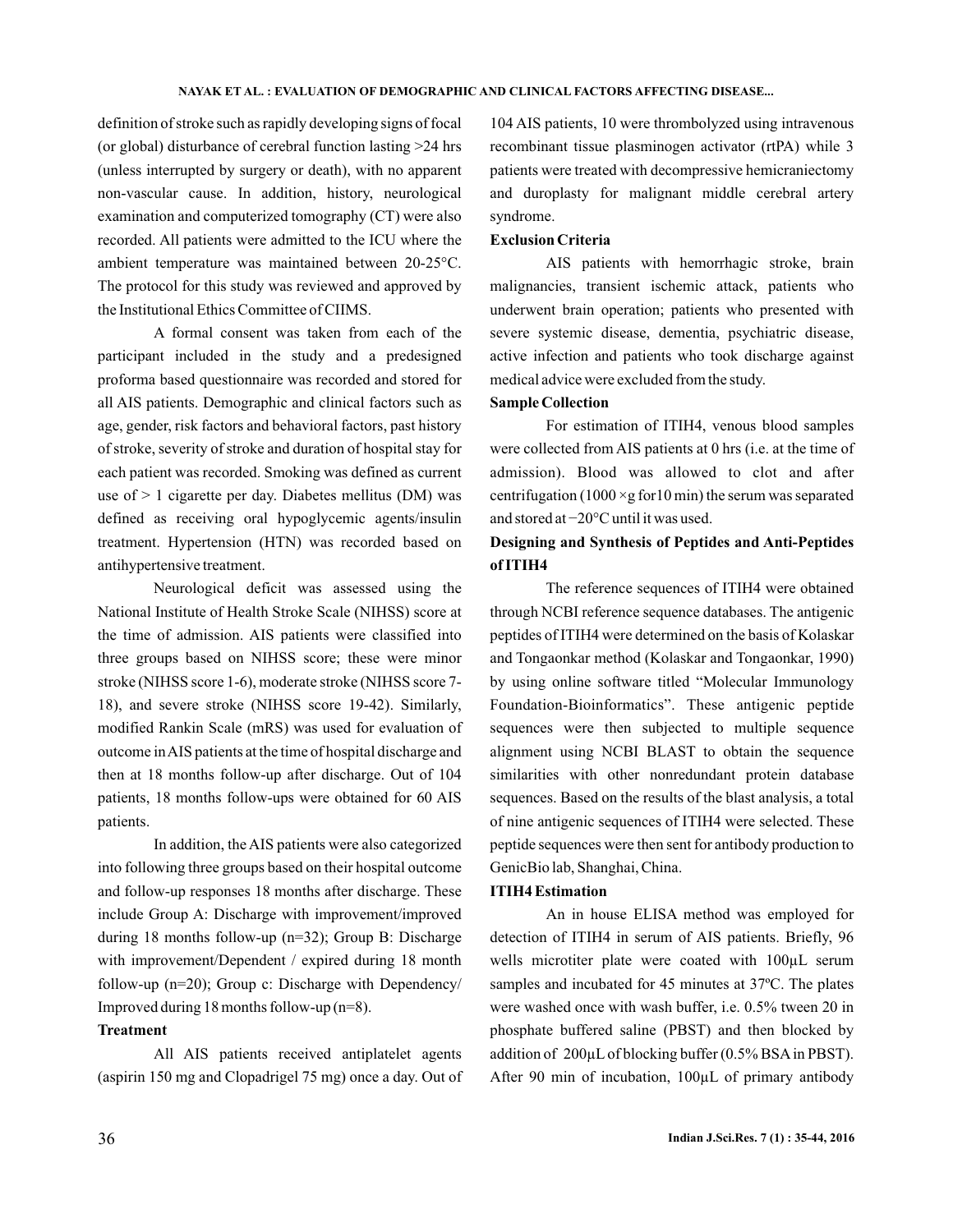(ITIH4 anti-peptide antibody raised in rabbit) was added and further incubated for 45 min. For colour development, 100µL anti-rabbit HRP conjugated secondary antibody (dilution 1:10,000) was added and incubated at 37°C for 45 min. The reaction was stopped with  $100\mu$ l H<sub>2</sub>SO<sub>4</sub> (2.5 N) and intensity of colour developed was measured at 450nm using an enzyme linked immunosorbant assay (ELISA) reader.

### **StatisticalAnalysis**

Relationships between nominal variables in the demographic and baseline characteristics among AIS patients in the categories of hospital outcome and long-term outcome were analyzed using chi-square test. The data on continuous variables was summarized in terms of mean and standard deviation and statistical significant difference in the variable means between groups was determined using the t-test. Significant difference in the mean levels of ITIH4 was also determined using the t-test. The level of significance was set at P<0.05. Adjusted odds ratio for analysis of a long-term outcome was studied using multivariate logistic regression analysis by adjusting confounding factors like age, sex, admission time within 24 hr, DM, HTN, alcohol, and thrombolysis. All statistical analyses were performed using R-programming language (version: 3.0.0).

#### **RESULTS**

In the present study, the association of outcome after AIS with clinical, demographical and laboratory parameters were investigated in patients admitted to the Neurology Department of CIIMS, Nagpur. AIS patients were classified in different groups depending on hospital outcome at the time of discharge and follow-up point of 18 months after discharge as shown in Figure 1.

Table 1 depicts association of demographic and clinical characteristics of AIS patients with hospital outcome. Out of 104 AIS patient, 87 patients were discharged with improvement, 13 were discharged with dependent outcome and 4 patients expired. Majority of cases (67%) belonged to older age group (>50 years) in the improved category, whereas, similar frequency of age group was observed in the Dependent/Expired group. The numbers ofAIS cases were more in males (69% and 76%) as compared to females in both the groups respectively. The characteristics of patients in the improved or dependent/expired category showed a significant difference between the two while considering the presence of IHD. However, no significant associations were observed with respect to other characteristics like DM, HTN, smoking, alcohol etc.



**Figure 1: Flow Chart Depicting Number of Cases Under Different Outcome Categories at The Time of Hospital Discharge and Post Discharge Follow-up Outcome at 18 Months.**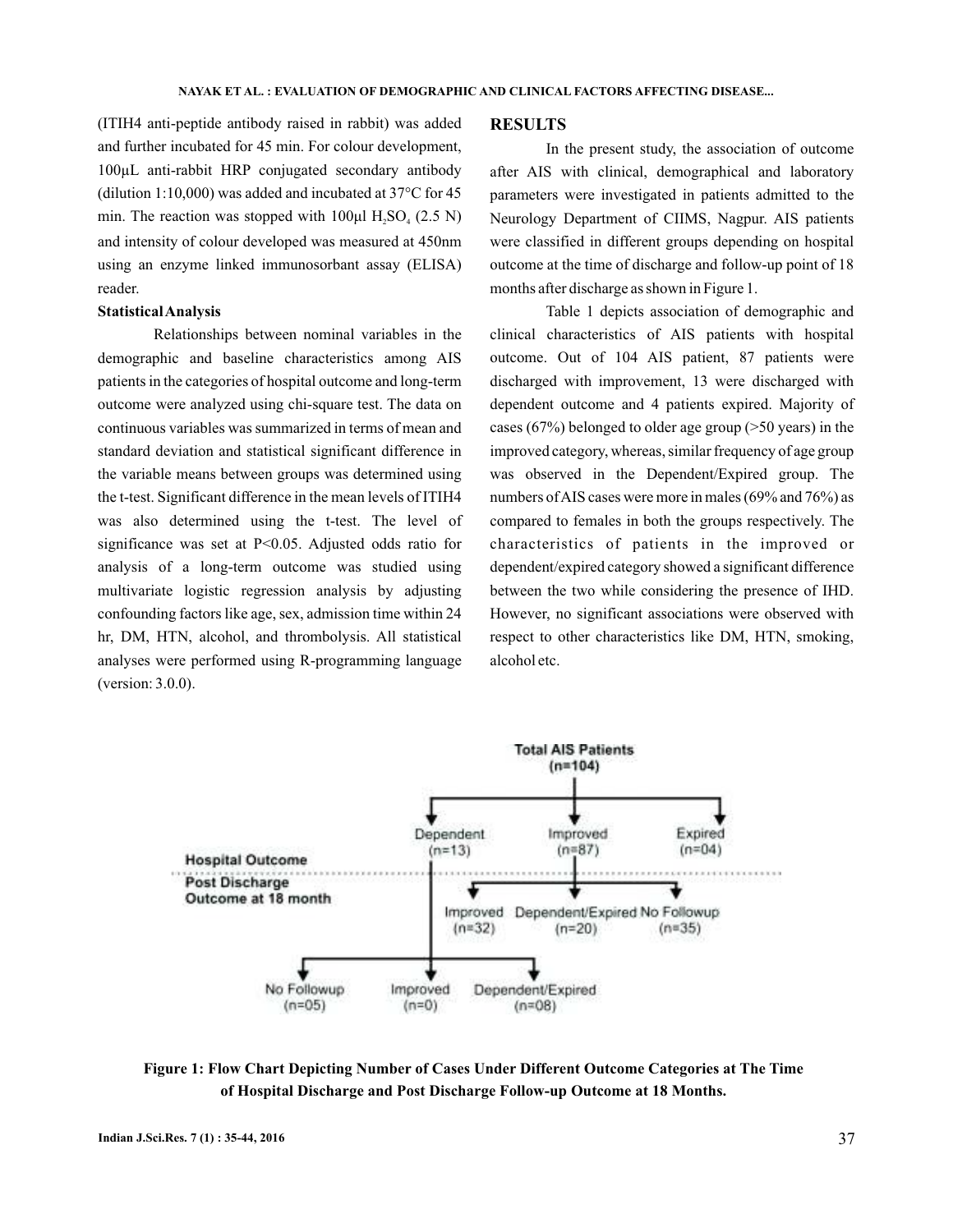| <b>Characteristics</b>               | <b>Improved</b><br>$(n=87)$ | Dependent/Expired<br>$(n=17)$ | P-value  |  |  |  |
|--------------------------------------|-----------------------------|-------------------------------|----------|--|--|--|
| Age                                  |                             |                               |          |  |  |  |
| $\leq 50$ years (n = 38)             | 29(33)                      | 9(53)                         |          |  |  |  |
| $>$ 50 years (n = 66)                | 58 (67)                     | 8(47)                         | 0.2076   |  |  |  |
| <b>Sex</b>                           |                             |                               |          |  |  |  |
| Male $(n=73)$                        | 60(69)                      | 13 (76)                       |          |  |  |  |
| Female $(n=31)$                      | 27(31)                      | 4(24)                         | 0.7422   |  |  |  |
| <b>Admission within 24 hrs</b>       |                             |                               |          |  |  |  |
| $\overline{Yes}$ (n=48)              | 41(47)                      | 5(29)                         | 0.2712   |  |  |  |
| Duration in the hospital (days)      |                             |                               |          |  |  |  |
| $\leq 1$ 5 (n=87)                    | 72 (83)                     | 15 (88)                       | 0.8415   |  |  |  |
| $\sqrt{>15(n=17)}$                   | 15(17)                      | 2(12)                         |          |  |  |  |
| <b>Associated risk factor</b>        |                             |                               |          |  |  |  |
| Hypertensive                         |                             |                               |          |  |  |  |
| Yes $(n=70)$                         | 58 (67)                     | 12(71)                        | 0.968    |  |  |  |
| <b>Diabetes</b>                      |                             |                               |          |  |  |  |
| Yes $(n=29)$                         | 25(29)                      | 4(24)                         | 0.9010   |  |  |  |
| Ischemic heart diseases              |                             |                               |          |  |  |  |
| Yes $(n=5)$                          | 2(2)                        | 3(18)                         | 0.0248   |  |  |  |
| Cardia c disease                     |                             |                               |          |  |  |  |
| Yes $(n=3)$                          | 3(3)                        | 0(0)                          | 0.9010   |  |  |  |
| History of smoking                   |                             |                               |          |  |  |  |
| Yes $(n=8)$                          | 7(8)                        | 1(6)                          | 0.8299   |  |  |  |
| History of alcohol                   |                             |                               |          |  |  |  |
| Yes $(n=11)$                         | 9(10)                       | 2(12)                         | 0.8510   |  |  |  |
| Past History of Stroke               |                             |                               |          |  |  |  |
| Yes $(n=6)$                          | 6(7)                        | 0(0)                          | 0.5758   |  |  |  |
| <b>Thrombolysis</b>                  |                             |                               |          |  |  |  |
| Yes $(n=10)$                         | 7(8)                        | 3(18)                         | 0.4073   |  |  |  |
| <b>Decompression surgery</b>         |                             |                               |          |  |  |  |
| Yes $(n=3)$                          | 84 (97)                     | 17(100)                       | 0.9010   |  |  |  |
| <b>Disability Score on admission</b> |                             |                               |          |  |  |  |
| Severe $(n=14)$                      | 20(23)                      | 3(18)                         | $0.895*$ |  |  |  |
| Moderate (n=44)                      | 38 (44)                     | 6(35)                         |          |  |  |  |
| Mild $(n=23)$                        | 19(22)                      | 4(24)                         |          |  |  |  |
| $NA(n=23)$                           | 10(11)                      | 4(24)                         |          |  |  |  |

**Table 1: Association of Demographic and Clinical Characteristics of Ais Patients with Hospital Outcome**

\*Excluding Cases Under NA Category, P Value <0.05 was Considered as Significant

The long-term outcome of the patients was assessed after 18 months and characteristics were correlated as shown in Table 2. The outcome was available for 60 cases of AIS based on clinical condition of patients of the improved and dependent categories at 18 months follow-up. The groups were classified as Group A: Improved/Improved (n=32), Group B: Improved/ Dependent or Expired (n=20) and Group C: Dependent/ Improved (n=8) depending on outcome at discharge and at

18 months. Patients in Group A and Group B belonged to older age group (> 50 years) whereas majority of patients in the Group C category were in the younger age group of  $\leq 50$ years (P=0.0086). HTN was found to be an associated risk factor affecting clinical outcomes determined at 18 months follow-up of AIS patients. Significantly, more numbers of patients were hypertensive who became dependent or expired than those who improved at 18 months. When multivariate logistic-regression analysis was done by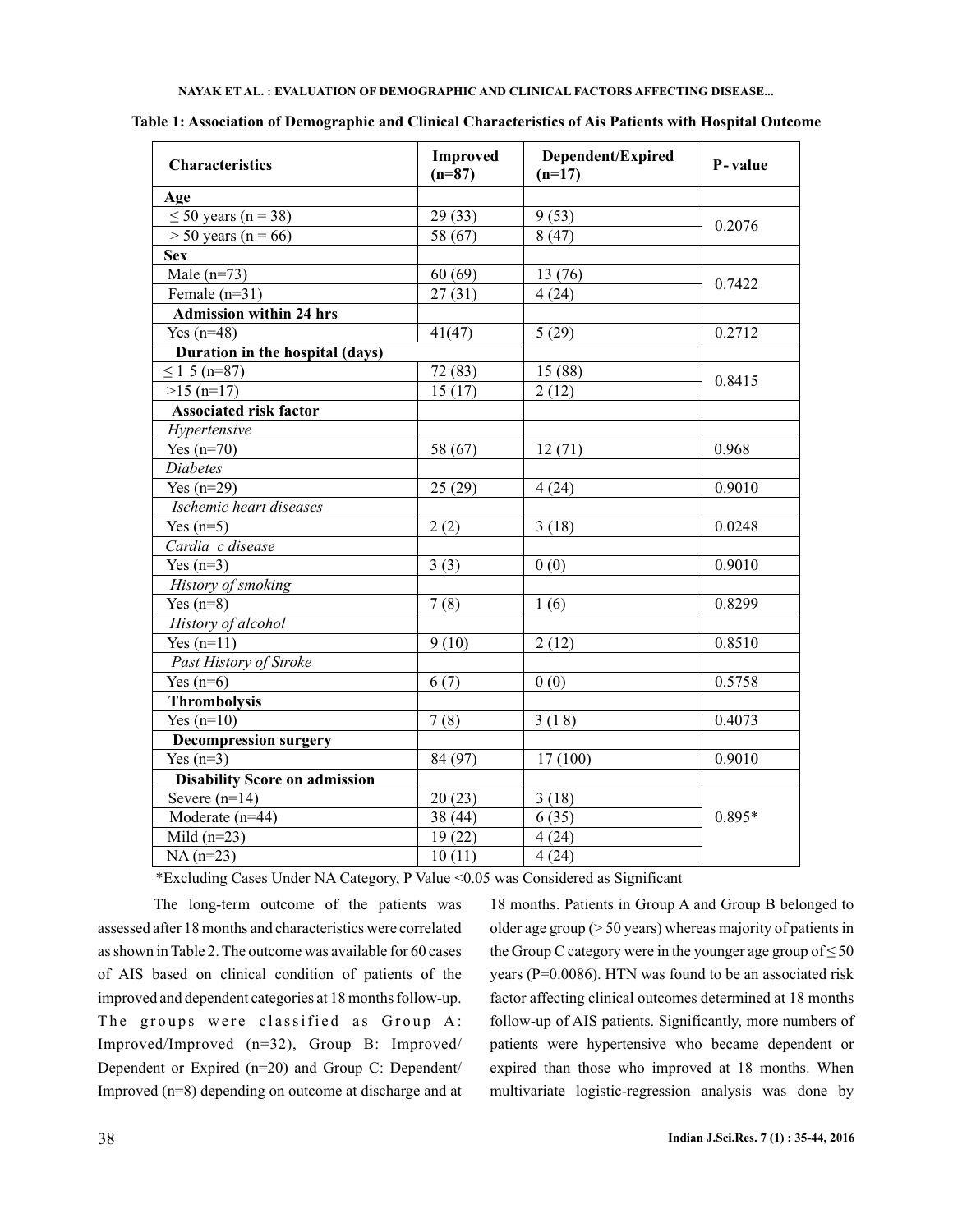|                                      | Outcome: at Discharge / at 18 months $(n=60)$ |                                                       |                                 |               |  |
|--------------------------------------|-----------------------------------------------|-------------------------------------------------------|---------------------------------|---------------|--|
| <b>Characteristics</b>               | <b>Improved/Improved</b><br>$(n = 32)$        | <b>Improved/Dependent</b><br>or Expired<br>$(n = 20)$ | Dependent/Improved<br>$(n = 8)$ | $P-$<br>value |  |
| Age                                  |                                               |                                                       |                                 |               |  |
| $\leq 50$ years (n = 19)             | 10(31)                                        | 3(15)                                                 | 6(75)                           |               |  |
| $>$ 50 years (n = 41)                | 22(69)                                        | 17(85)                                                | 2(25)                           | 0.0086        |  |
| <b>Sex</b>                           |                                               |                                                       |                                 |               |  |
| Male $(n=42)$                        | 23(72)                                        | 13(65)                                                | 6(75)                           | 0.8241        |  |
| Female $(n=18)$                      | 9(28)                                         | 7(35)                                                 | 2(25)                           |               |  |
| Admission within 24 hrs.             |                                               |                                                       |                                 |               |  |
| Yes $(n=35)$                         | 20(63)                                        | 11(55)                                                | 4(50)                           | 0.7601        |  |
| Duration in the hospital<br>(Days)   |                                               |                                                       |                                 |               |  |
| $\leq 15$ (n=87)                     | 26(81)                                        | 16(80)                                                | 8(100)                          |               |  |
| $>15$ (n=17)                         | 6(19)                                         | 4(20)                                                 | $\boldsymbol{0}$                | 0.3946        |  |
| <b>Associated risk factor</b>        |                                               |                                                       |                                 |               |  |
| Hypertensive                         |                                               |                                                       |                                 |               |  |
| Yes $(n=42)$                         | 18(56)                                        | 18 (90)                                               | 6(75)                           | 0.0336        |  |
| <b>Diabetes</b>                      |                                               |                                                       |                                 |               |  |
| Yes $(n=23)$                         | 11(34)                                        | 10(50)                                                | 2(25)                           | 0.3743        |  |
| <b>Ischemic heart diseases</b>       |                                               |                                                       |                                 |               |  |
| Yes $(n=3)$                          | 1(3)                                          | 1(5)                                                  | 1(13)                           | 0.5532        |  |
| Cardiac disease                      |                                               |                                                       |                                 |               |  |
| Yes $(n=2)$                          | 2(6)                                          | $\boldsymbol{0}$                                      | $\boldsymbol{0}$                | 0.4045        |  |
| <b>History of smoking</b>            |                                               |                                                       |                                 |               |  |
| Yes $(n=2)$                          | 2(6)                                          | $\boldsymbol{0}$                                      | $\boldsymbol{0}$                | 0.4045        |  |
| <b>History of alcohol</b>            |                                               |                                                       |                                 |               |  |
| Yes $(n=7)$                          | 4(13)                                         | 2(10)                                                 | 1(13)                           | 0.9604        |  |
| <b>Past History of Stroke</b>        |                                               |                                                       |                                 |               |  |
| Yes $(n=4)$                          | 2(6)                                          | 2(10)                                                 | $\mathbf{0}$                    | 0.6258        |  |
| <b>Thrombolysis</b>                  |                                               |                                                       |                                 |               |  |
| Yes $(n=7)$                          | 4(13)                                         | 2(10)                                                 | 1(13)                           | 0.9604        |  |
| <b>Decompression surgery</b>         |                                               |                                                       |                                 |               |  |
| Yes $(n=2)$                          | 2(6)                                          | $\boldsymbol{0}$                                      | $\boldsymbol{0}$                | 0.4045        |  |
| <b>Disability Score on admission</b> |                                               |                                                       |                                 |               |  |
| Severe $(n=7)$                       | 2(6)                                          | 4(20)                                                 | 1(13)                           |               |  |
| Moderate $(n=24)$                    | 13(41)                                        | 9(45)                                                 | 2(25)                           | 0.5468        |  |
| $Mild(n=17)$                         | 11(34)                                        | 4(20)                                                 | 2(25)                           |               |  |
| $NA(n=12)$                           | 6(19)                                         | 3(15)                                                 | 3(37)                           |               |  |

# **Table 2: Association of Demographic and Clinical Characteristics of AIS Patients With Post Discharge Follow-Up Outcome Collected at 18 Months**

\*Excluding Cases Under NA Category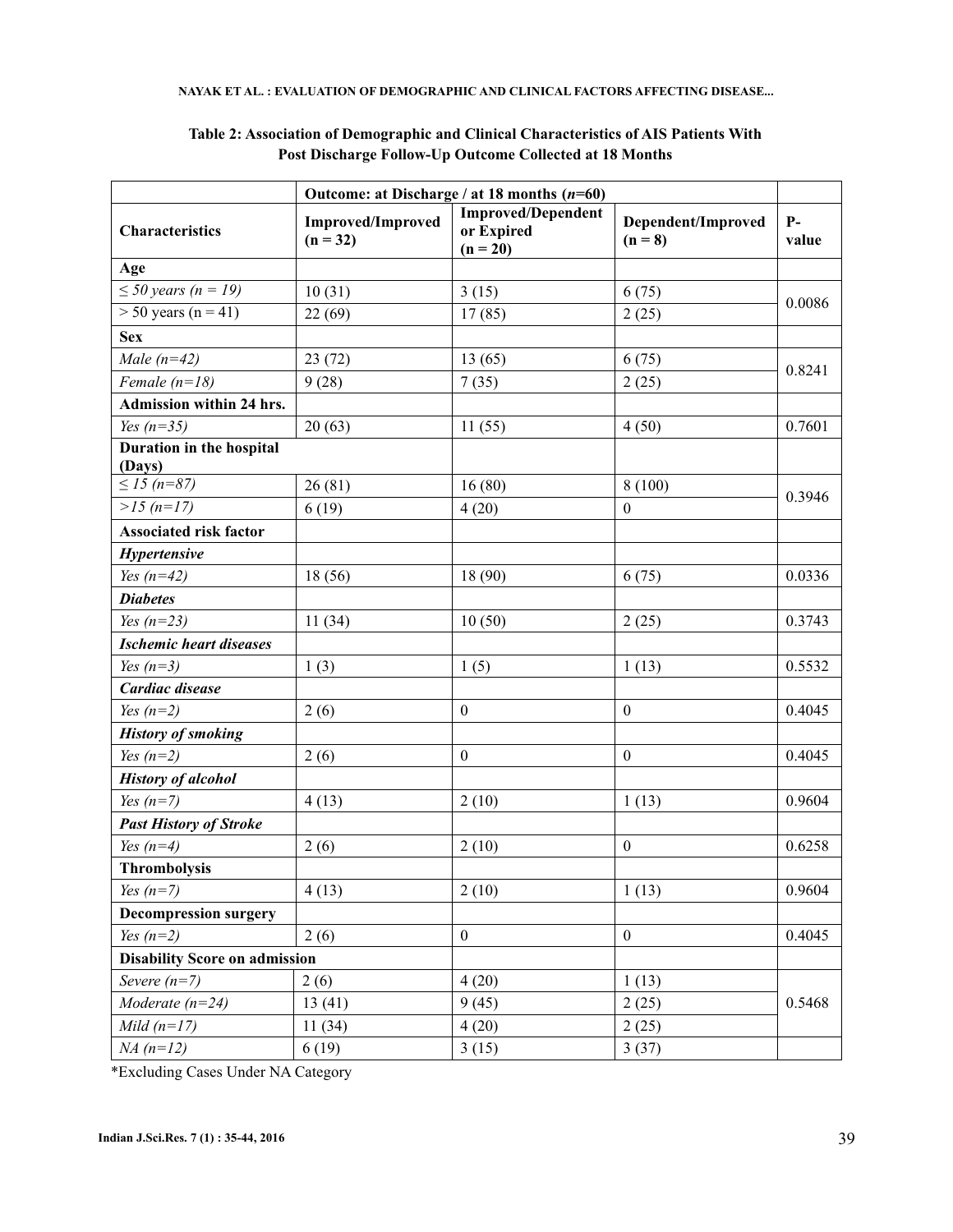| Characteristic                | Level          | <b>Total</b>   | Outcome at: *Discharge/#18 months                    |                                   |  |
|-------------------------------|----------------|----------------|------------------------------------------------------|-----------------------------------|--|
|                               |                |                | <b>Improved*/Dependent or Expired#</b><br>$(n = 20)$ | Dependent*/Improved#<br>$(n = 8)$ |  |
| Age (years)                   |                |                |                                                      |                                   |  |
|                               | $\leq 50$      | 19             | 1                                                    | 1                                 |  |
|                               | > 50           | 41             | $0.984(0.165 - 5.872)$                               | $0.054(0.006 - 0.481)$            |  |
| <b>Sex</b>                    |                |                |                                                      |                                   |  |
|                               | Male           | 42             | 1                                                    | $\mathbf{1}$                      |  |
|                               | Female         | 18             | $1.126(0.290 - 4.368)$                               | $0.479(0.047 - 4.909)$            |  |
| <b>Admission within 24 hr</b> |                |                |                                                      |                                   |  |
|                               | Yes            | 35             | 1                                                    | $\mathbf{1}$                      |  |
|                               | N <sub>o</sub> | 25             | $1.172(0.321 - 3.277)$                               | $1.905(0.269 - 13.481)$           |  |
| <b>Diabetes</b>               |                |                |                                                      |                                   |  |
|                               | Yes            | 23             | 1                                                    | 1                                 |  |
|                               | N <sub>o</sub> | 37             | $0.829(0.228 - 3.013)$                               | $1.905(0.196 - 18.524)$           |  |
| Hypertension                  |                |                |                                                      |                                   |  |
|                               | Yes            | 42             | 1                                                    | $\mathbf{1}$                      |  |
|                               | N <sub>o</sub> | 18             | $0.146(0.022 - 0.964)$                               | $0.096(0.010 - 0.921)$            |  |
| <b>Alcohol</b>                |                |                |                                                      |                                   |  |
|                               | Yes            | $\overline{7}$ | 1                                                    | $\mathbf{1}$                      |  |
|                               | N <sub>o</sub> | 53             | $1.328(0.175 - 10.062)$                              | $1.026(0.055 - 19.247)$           |  |
| <b>Thrombolysis</b>           |                |                |                                                      |                                   |  |
|                               | Yes            | $\overline{7}$ | 1                                                    | 1                                 |  |
|                               | N <sub>o</sub> | 53             | $0.625(0.84 - 4.652)$                                | $0.786(0.032 - 19.611)$           |  |

**Table 3: Multivariate Logistic Regression Analysis of Patients With Long Term Outcome on 18 Months**

Note: The reference category is Improved at discharge/Improved at 18 months

adjusting for improved outcome at discharge and at 18 months, it was observed that age (odds ratio 0.054; 95% CI, 0.006 - 0.481) and HTN (odds ratio 0.096; 95% CI, 0.010 - 0.921) were associated with improved outcome of patients with dependency at discharge (Table 3).

Results of ITIH4 estimation using synthetic peptide based ELISA in serum samples of AIS patients with improved and dependent or expired outcome is given in Figure 2. ITIH4 estimation using anti-peptides 1, 6, 8 and 9 showed that AIS patients with improved outcome at discharge and favorable long-term outcome (i.e., Group A: Improved/Improved) had more levels of ITIH4 in samples obtained at discharge as compared to samples collected on admission. 18 months long-term outcome was not favorable (i.e., Group B: Improved/Dependent) in patients who had

equal or decreased levels of ITIH4 in discharge samples. However, lower levels of ITIH4 were found in follow-up samples of patients dependent at the time of discharge but improved after 18 months (Group C: Dependent/ Improved). ITIH4 estimation using antipeptide namely 2, 3, 4, 5 and 7 did not show differences among the three groups.

## **DISCUSSION**

In the present study, we investigated the long-term mortality in AIS patients after their discharge from the hospital and determined the relationship between demographic variables associated with unfavourable hospital outcome and follow-up point of 18 months after discharge in 104 AIS patients admitted to neurology department of CIIMS. The level of reported AIS biomarker,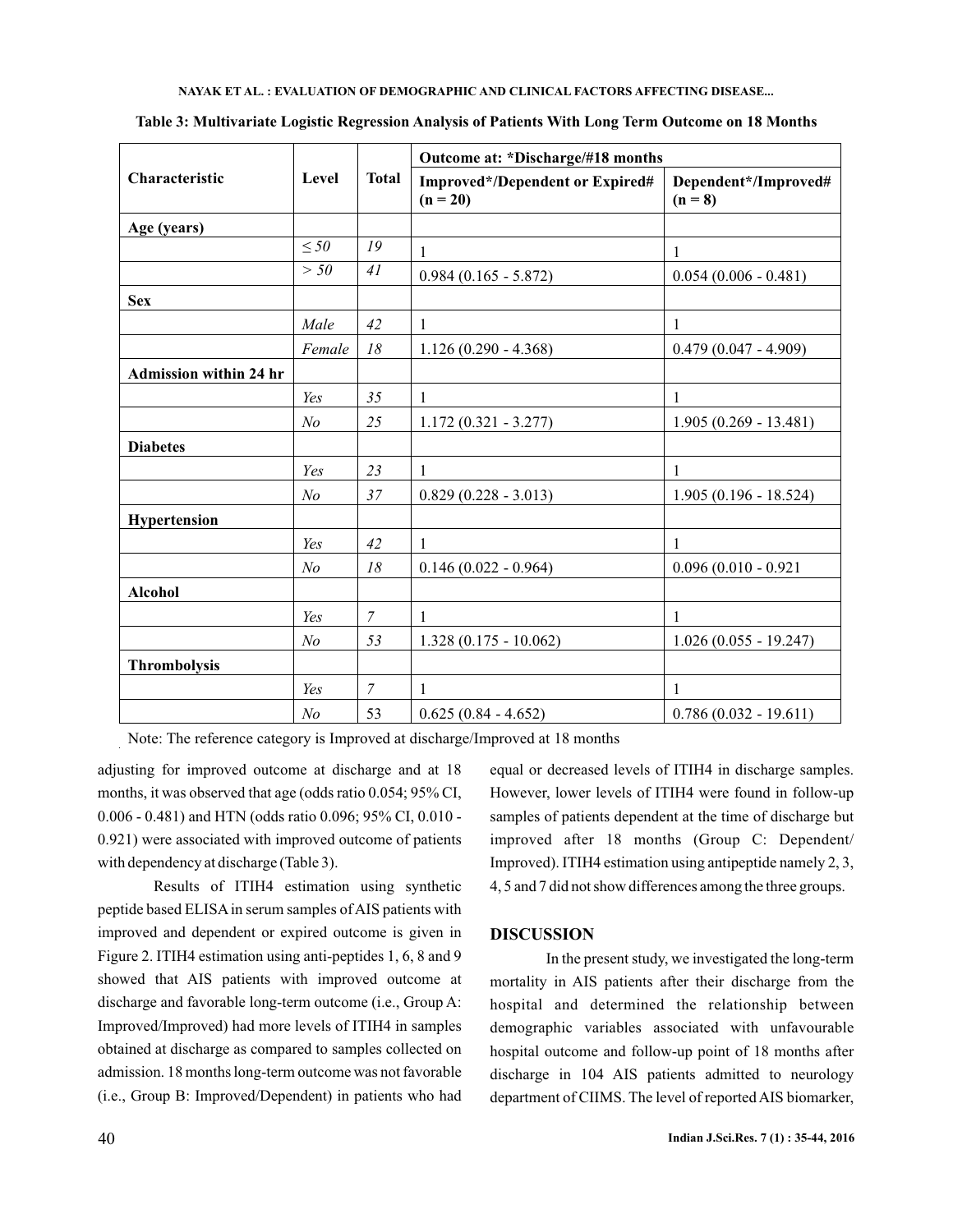

**Figure 2: Levels of ITIH4 Detected by Ppeptide (1, 6, 8, and 9) in Young (n= 38) and Old (n= 66) AIS Patients with Improved and Dependent/Expired Outcome.**

Note:

Group A: Discharge with Improvement/Improved During 18 Months Follow-Up;

Group B: Discharge With Improvement/Dependent or Expired During 18 Month Follow-Up;

Group C: Discharge With Dependency/ Improved During 18 Month Follow Up.

ITIH4 was estimated in the blood samplesAIS patients with respect to different clinical outcomes.

The results indicate that in AIS patients with dependent/expired hospital outcome, the presence of IHD was greater in frequency than those with improved hospital outcome. The results implicate that these patients could have devastating consequences of AIS if left untreated. On the contrary, the results demonstrated insignificant correlation between variables and the functional outcome and therefore require less emphasis and less of the resources on the strategies that are implemented to address those variables. Studies have suggested that investigations of the contribution of both personal and environmental factors on

the outcome of persons with AIS should be addressed in order to facilitate comparison across countries.

Males were found to have higher frequency of AIS as compared to females in this study. Sun et al., has reported that for AIS patients, the mortality in males were at a higher adjusted relative risk of death as compared to females (Sun et al., 2013). The majority (66%) of the AIS patients in the study group belonged to older age group. Ratio of AIS patients with younger age group is less (i.e. 38%) as compared to older age group but it is still higher than the values reported in the previous Indian studies (Nagaraja et al., 2009; Kaul et al., 2009) while young stroke cases are less common in the developed countries (Bonita R., 2004).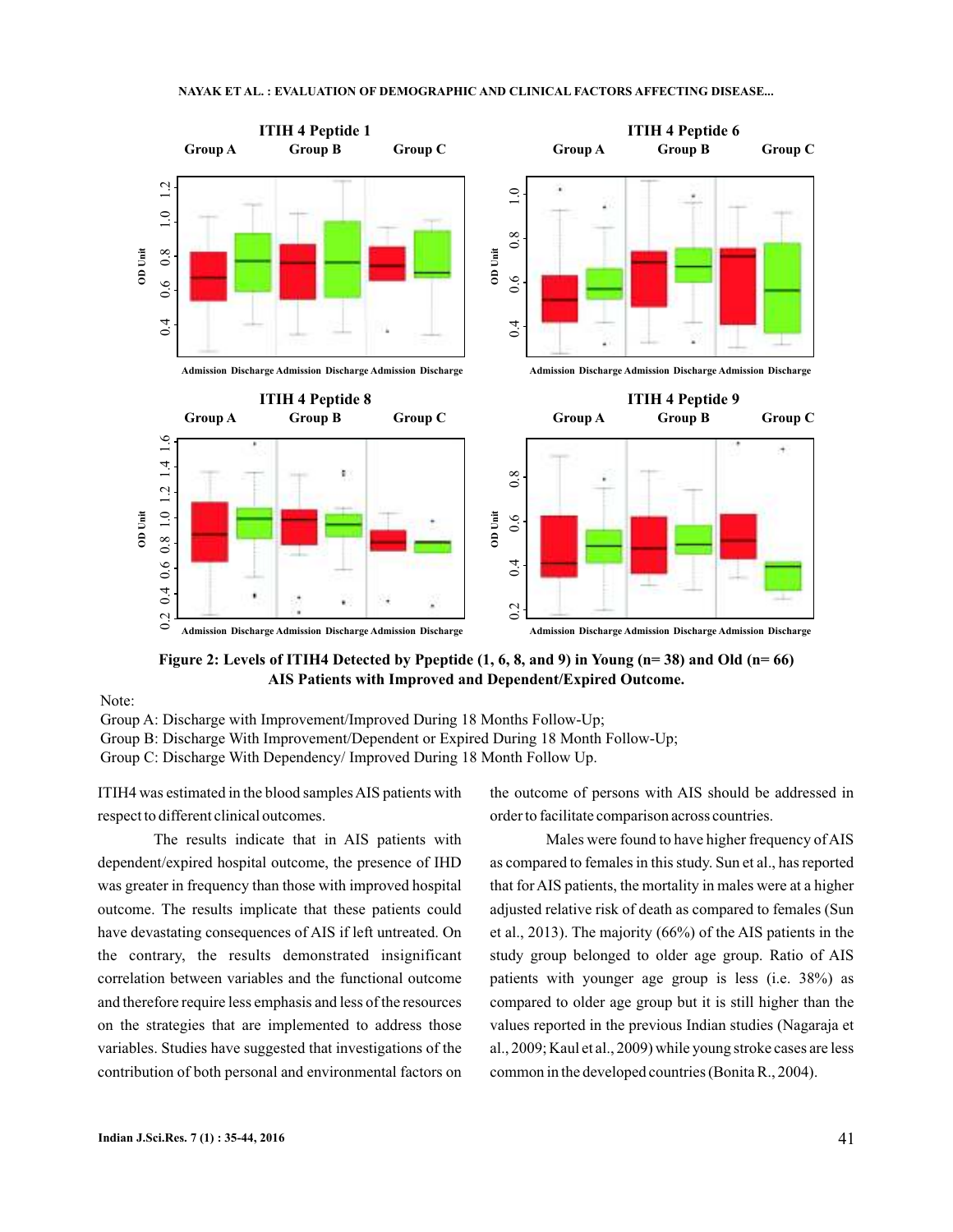In follow-up of patients after 18 months, it was observed that majority of older AIS patients (>50 years) who had an improved outcome at hospital discharge were found to have dependent/ expired outcome whereas youngerAIS patients (< 50 years) who were discharged with dependent hospital outcome were found to have improved outcome. It has been reported that older AIS patients were less likely to recover favorably (Berrouschot et al., 2005; Mouradian et al., 2005; Van Oostenbrugge et al., 2006; Sylaja et al., 2006). However, in other reports the odds of favorable outcome were comparable between both age groups (Tanne et al., 2000; Engelter et al., 2005; Chen et al., 2005). Despite the younger onset of stroke in the developing countries, literature suggests that younger survivors achieve better outcomes compared to their older counterparts, especially in function-related tasks, but not to an extent of complete independence (Kalra L, 1994).

HTN is one of the most important risk factors for stroke (Waleed MS, 2009). It was observed that HTN influenced the clinical outcome at discharge and at 18 months follow-up. It resulted in dependency or death in patients at 18 months. HTN has been reported to influence the outcome after stroke, but very limited study has been reported (Semplicini et al., 2003).

In recent years, synthetic peptide based tests have been developed for various disorders using the anti-peptides against designed peptides. In the present study, based on our earlier studies, we designed synthetic peptides corresponding to antigenic epitopes of ITIH4 for the production of anti-peptides for developing a rapid and costeffective diagnostic and prognostic protocol for AIS patients. Earlier, in our laboratory we have identified a 120 kDa serum protein, ITIH4, which is consecutively present in serum of healthy subjects, but it was found to be either in very low level or absent in AIS patients however its level returns to normal in improved AIS patients (Kashyap et al., 2006). It is suggested that the changes in ITIH4 level in follow-up samples could predict the outcome in AIS patients as mentioned in our earlier report. There is by far no report of ITIH4 correlation with outcome at long-term follow-up of AIS patients. However, concentrations of certain pro- and anti-inflammatory markers such as interleukin (IL)-6 and (IL)-10 have been reported in early stroke periods and their association with a degree of neurological deficit and/or stroke outcome (Oto et al., 2008; Basic et al., 2008). ITIH4 estimation using anti-peptides 1, 6, 8 and 9 could predict long-term outcome in AIS patients with improved hospital outcome but not in those with dependent hospital outcome.

## **CONCLUSION**

In conclusion, results of the present study demonstrate that, older AIS age group (> 50 years) patients are associated with increased risk for dependent/expired long term outcome after hospital discharge while younger AIS age group  $( \leq 50 \text{ years})$  patients have improved long term outcome after discharge. HTN was found to be an associated risk factor for dependent /expired long term outcome after discharge. Increased serum ITIH4 level could be a predictor of improved outcome inAIS patients.

## **ACKNOWLEDGMENT**

This work was funded by Department of Biotechnology, Govt. of India grant under the Project no.BT/PR14368/MED/30/525/2010.

## **REFERENCES**

- Abraha H.D., Butterworth R.J., Bath P.M., Wassif W.S., Garthwaite J. and Sherwood R.A. Serum S-100 protein, relationship to clinical outcome in acute stroke. Ann. Clin. Biochem. 1997, 34: 546-50
- Basic K.V., Simundic A.M., Nikolac N., Topic E. and Demarin V. Pro-inflammatory and antiinflammatory cytokines in acute ischemic stroke and their relation to early neurological deficit and stroke outcome. Clin. Biochem, 2008, 41(16-17):1330-4
- Berrouschot J., Rother J., Glahn J., Kucinski T., Fiehler J. and Thomalla G. Outcome and severe hemorrhagic complications of intravenous thrombolysis with tissue plasminogen activator in very old (> or =80 years) stroke patients. Stroke, 2005, (11): 2421-5 **36**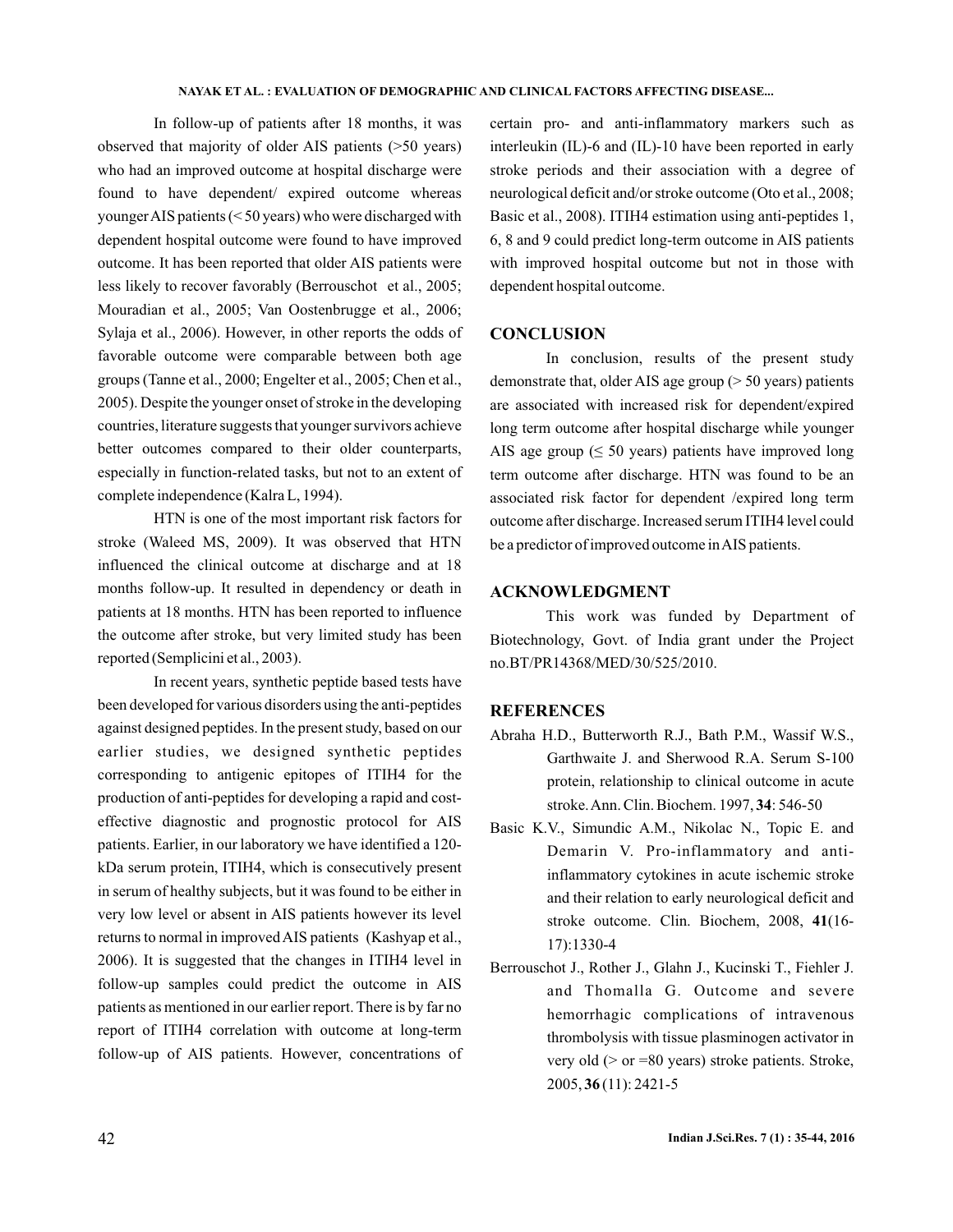- Bonita R., Mendis S., Truelsen T., Bogousslavsky J., Toole J. and Yatsu F. The global stroke initiative. Lancet Neurology, 2004, 3(7): 3913
- Büttner T., Weyers S., Postert T., Sprengelmeyer R. and Kuhn W. S-100 protein: serum marker of focal brain damage after ischemic territorial MCA infarction. Stroke, 1997, 28:19615.
- Chen C.I., Iguchi Y., Grotta J.C., Garami Z., Uchino K., Shaltoni H. and Alexandrov A.V. Intravenous TPA for very old stroke patients. Eur. Neurol., 2005, : 1404. **54**
- Dalal P. M., Nagaraja D., and Narayan S. Stroke Surveillance in India. 1996.
- Engelter S.T., Reichhart M., Sekoranja L., Georgiadis D., Baumann A., Weder B., Müller F., Lüthy R., Arnold M., Michel P., Mattle H.P., Tettenborn B., Hungerbühler H.J., Baumgartner R.W., Sztajzel R., Bogousslavsky J. and Lyrer P.A. Thrombolysis in stroke patients aged 80 years and older: Swiss survey of IV thrombolysis. Neurology. 2005 Dec 13; 65(11):1795-8. Epub 2005 Oct 12. PubMed PMID: 16221951.
- Fassbender K., Schmidt R., Schreiner A., Fatar M., Mühlhauser F., Daffertshofer M. and Hennerici M. Leakage of brain-originated proteins in peripheral blood: temporal profile and diagnostic value in early ischemic stroke. J Neurol Sci. 1997 May 1; (1):101-5. PubMed PMID: 9125396. **148**
- Feigenson J.S., McDowell F.H., Meese P., McCarthy M.L. and Greenberg S.D. Factors influencing outcome and length of stay in a stroke rehabilitation unit. Part 1. Analysis of 248 unscreened patients- medical and functional prognostic indicators. Stroke, 1977, 8(6):651-6.
- Joseph C. and Rhoda A. Activity limitations and factors influencing functional outcome of patients with stroke following rehabilitation at a specialized facility in the Western Cape., Afr Health Sci., 2013, (3):646-54. **13**
- Kalra L. Does age affect benefits of stroke unit rehabilitation? Stroke, 1994, 25(2):346-51.
- Kashyap R.S., Nayak A.R., Deshpande P.S., Kabra D., Purohit H.J., Taori G.M. and Daginawala H.F. Inter-alpha-trypsin inhibitor heavy chain 4 is a novel marker of acute ischemic stroke. Clin Chim Acta. 2009 Apr; 402(1-2):160-3. PubMed PMID: 19263524.
- Kashyap R.S., Kabra D.P., Nayak A.R., Mishra R.N., Deshpande S.K., Karandikar P.N., Purohit H .J., Taori G.M. and Daginawala H.F. Protein electrophoretogram in serum of acute ischemic stroke patients & its correlation with S-100BB, and Neuron specific Enolase level: A pilot study. Annals of neurosciences, 2006, 13: 36-40.
- Kaul S., Bandaru V.C., Suvarna A. and Boddu D.B. Stroke burden and risk factors in developing countries with special reference to India. Journal of the Indian MedicalAssociation, 2009,107, 358370.
- Kolaskar A.S. and Tongaonkar P.C. A semi-empirical method for prediction of antigenic determinants on protein antigens. FEBS Lett, 1990, 276: 172-4.
- Missler U., Wiesmann M., Friedrich C. and Kaps M. S-100 protein and neuron-specific enolase concentrations in blood as indicators of infarction volume and prognosis in acute ischemic stroke. Stroke, 1997, 28(10):1956-60.
- Mouradian M.S., Senthilselvan A., Jickling G., McCombe J.A., Emery D.J., Dean N. and Shuaib A. Intravenous rt-PA for acute stroke: comparing its effectiveness in younger and older patients. J Neurol Neurosurg Psychiatry. 2005 Sep; (9):1234-7. PubMed PMID: 16107357; **76** PubMed Central PMCID: PMC1739813.
- Nagaraja D., Gururaj G. and Girish N. Feasibility study of stroke surveillance: data from Bangalore, India. Indian Journal of Medical Research, 2009, 130, 396-403.